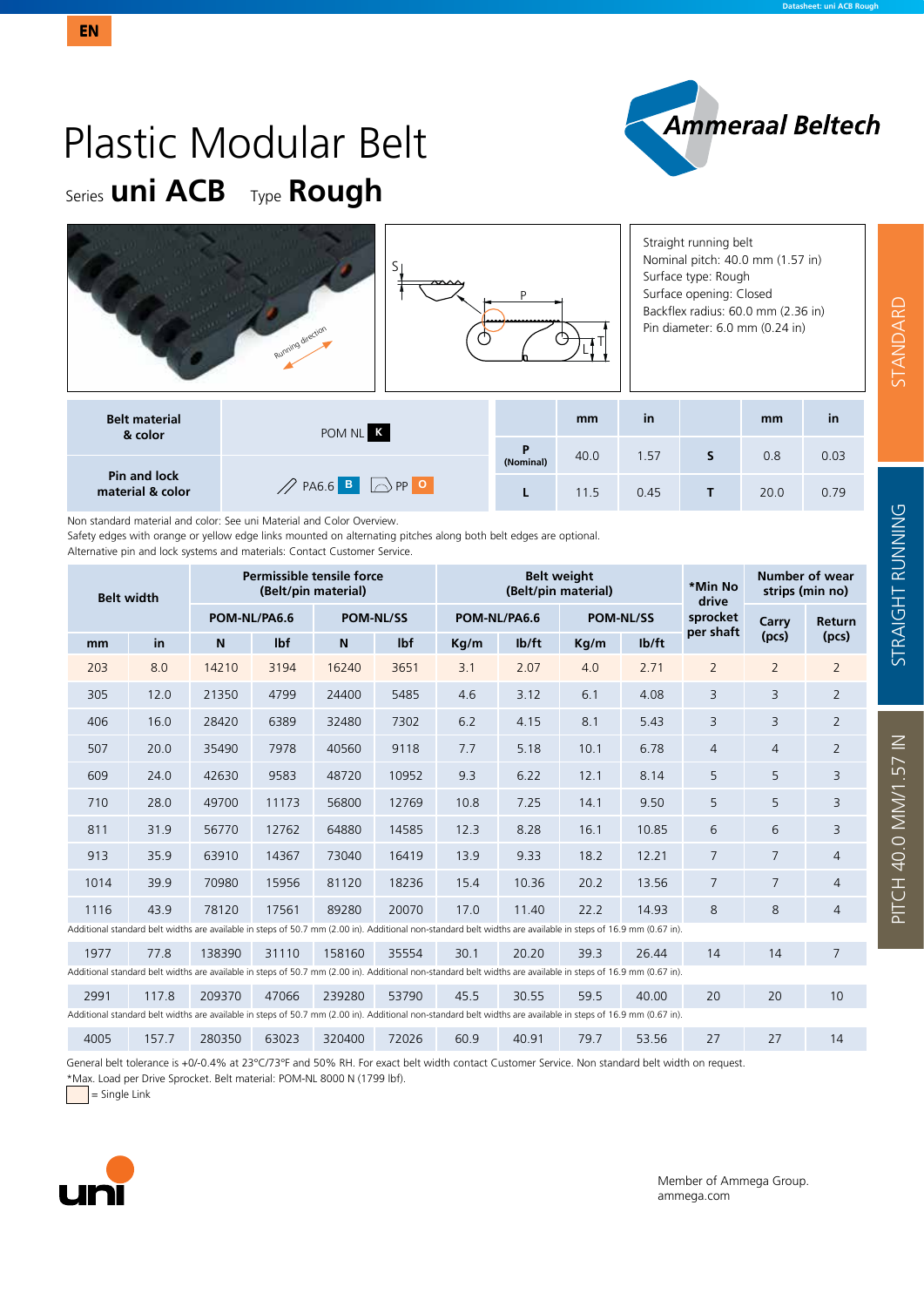# **Accessories**



Contact area/wear surface of belt will incease from 25% to 49% by the use of inserts.

### **Accessories**

## **Top/Bottom Insert**

EC insert in uni ACB 2% Rough type can be build in to uni ACB Closed to create an electrical conductive belt.

Wheel Plate POM DK **<sup>O</sup>** 3.81 0.79







|                       | <b>Insert</b>    |                   | Weight    |
|-----------------------|------------------|-------------------|-----------|
| Type                  | material & color | kg/m <sup>2</sup> | $Ib/ft^2$ |
| Electrical Conductive | POM-EC K         | 229               | 0.47      |

Contact area/wear surface of belt will incease from 25% to 38% by the use of inserts.

POM-EC and POX-FREC holds a surface resistivity of 1x10<sup>6</sup> Ohm according to IEC 60093/ASTM D257.

## **Accessories**

#### **Side Guard**







A

|             | Flight<br>material & color |      |           | н    |              | Link size   | <b>Width</b> |              |  |
|-------------|----------------------------|------|-----------|------|--------------|-------------|--------------|--------------|--|
| <b>Type</b> |                            | mm   | <b>in</b> | mm   | $\mathsf{I}$ |             | mm           | $\mathsf{I}$ |  |
| Side Guard  | POM-NL K                   | 15.4 | 0.43      | 35.0 | .38          | <b>K800</b> | 203.0        | 8.00         |  |

Backflex radius when flights are used: 120.0 mm (4.72 in).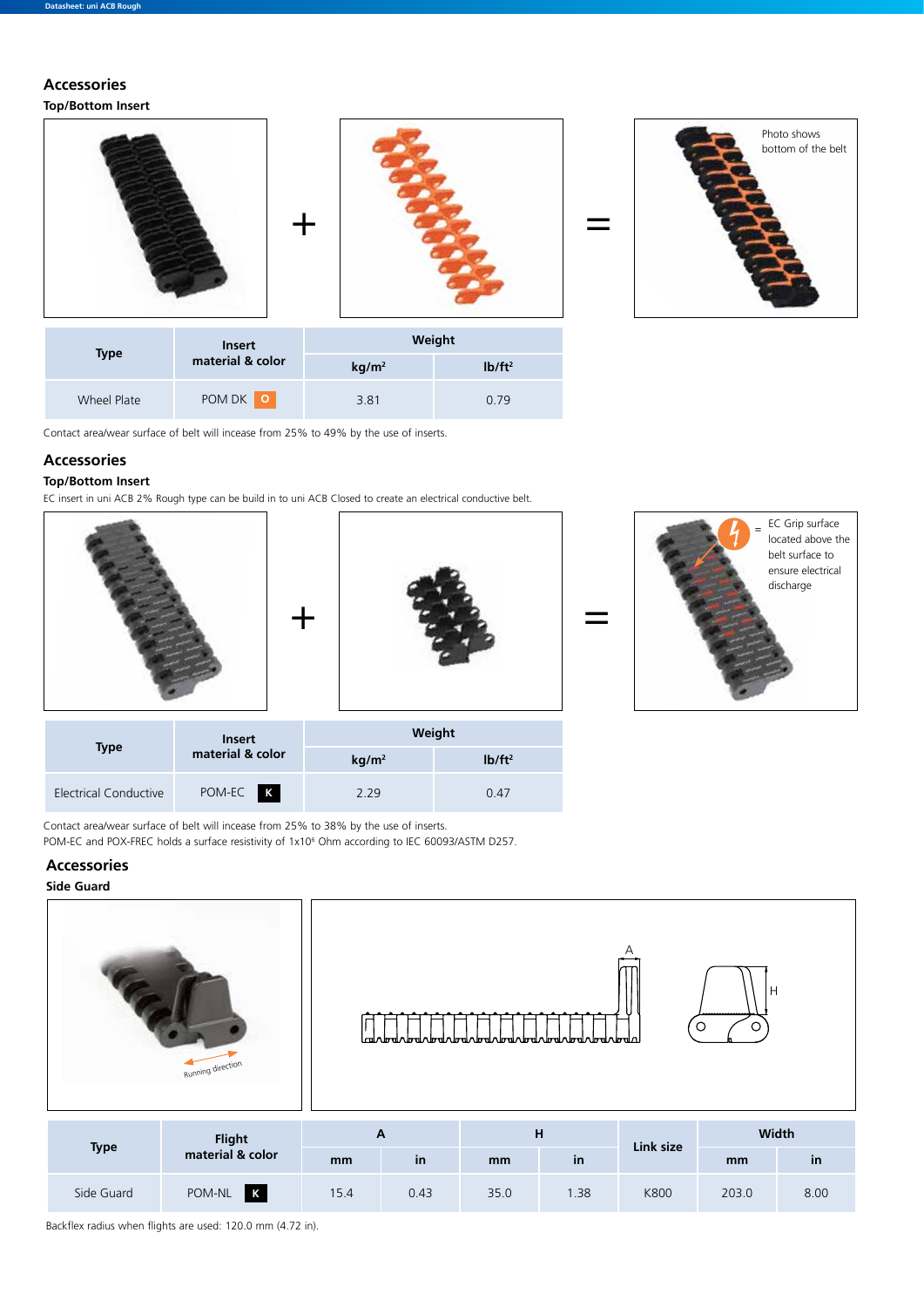## **Accessories**

**Flight**



| <b>Type</b> | <b>Flight</b>    | <br><u>r</u> |      |      |              |      | ш            | Link        | <u>vviuul</u> |      |
|-------------|------------------|--------------|------|------|--------------|------|--------------|-------------|---------------|------|
|             | material & color | mm           | ın   | mm   | $\mathsf{I}$ | mm   | $\mathsf{I}$ | size        | mm            | ın   |
| Car Pusher  | POM-NL           | 9.6          | 0.38 | 40.7 | .60          | 38.7 | .50          | <b>K800</b> | 203.0         | 8.00 |

Backflex radius when flights are used: 120.0 mm (4.72 in).

#### **Accessories**

**Flight**







|             | Flight           | A    |      |      |           | н    |              | Link | Width |      |
|-------------|------------------|------|------|------|-----------|------|--------------|------|-------|------|
| <b>Type</b> | material & color | mm   | ın   | mm   | <b>in</b> | mm   | $\mathsf{I}$ | size | mm    | in   |
| Car Pusher  | POM-NL           | 11.7 | 0.46 | 38.7 | .53       | 25.4 | .00          | K800 | 203.0 | 8.00 |

Backflex radius when flights are used: 120.0 mm (4.72 in).

#### **Accessories**

#### **Flight**



|             | <b>Flight</b>    | ~    |      | D    |     |      | н             | Link | <b>Width</b> |      |
|-------------|------------------|------|------|------|-----|------|---------------|------|--------------|------|
| <b>Type</b> | material & color | mm   | in   | mm   | in  | mm   | $\mathsf{in}$ | size | mm           | in   |
| Car Pusher  | POM-NL           | 11.0 | 0.43 | 39.0 | .54 | 35.0 | .38           | K800 | 203.0        | 8.00 |

Backflex radius when flights are used: 120.0 mm (4.72 in).